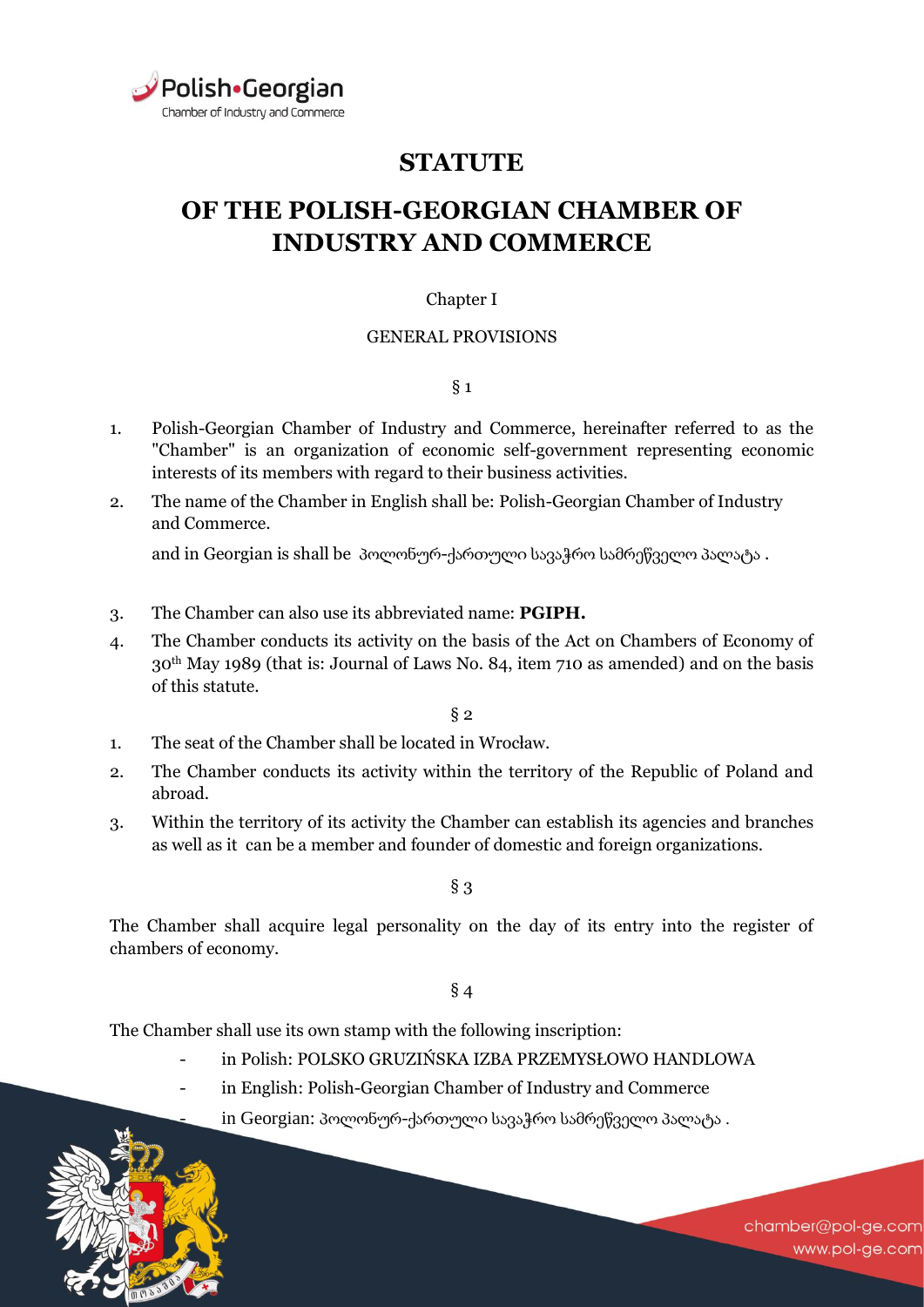

The Chamber shall have no supervisory powers and its activity cannot infringe on independence of its members or interfere with their internal affairs.

# Chapter II

#### OBJECTIVES OF THE CHAMBER AND THE MANNER OF THEIR REALIZATION

## § 6

Objectives of the Chamber are:

- 1) promotion of economic relations between the Republic of Poland and Georgia,
- 2) protection and representation of interests of their members in the scope of their economic activity, in particular with regard to state or local government bodies, domestic and foreign organizations, providing support for their economic initiative and providing information helpful in conducting of business activity,
- 3) execution of other tasks reserved for chambers of economy by provisions of the law.

§ 7

- 1. The Chamber executes its statutory objectives by:
	- 1) cooperation with bodies of state and local government administration, other domestic and foreign organizations as well as diplomatic representations and trade agencies of the Republic of Poland, Georgia and other countries,
	- 2) representing opinions of members of the Chamber in the scope of creation and amendment of regulations regarding economic policy,
	- 3) delegating representatives to advisory bodies of local government authorities and state administration,
	- 4) inspiring and developing economic cooperation with domestic and foreign economic entities, research entities, local government organizations and other organizations,
	- 5) acting as intermediary in contacts between members of the Chamber and their potential contractors,
	- 6) gathering, analysing and disseminating information supporting economic activity of members of the Chamber, including information connected with economic situation in the Republic of Poland and Georgia,
	- 7) granting aid to its members with regard to supporting economic initiatives, including identification of sales, supply and investment opportunities in the Republic of Poland and Georgia, drawing up opinions, analyses and reports,
	- 8) organization of arbitration courts, organization of mediation in connection with economic activity of the Chamber's members,

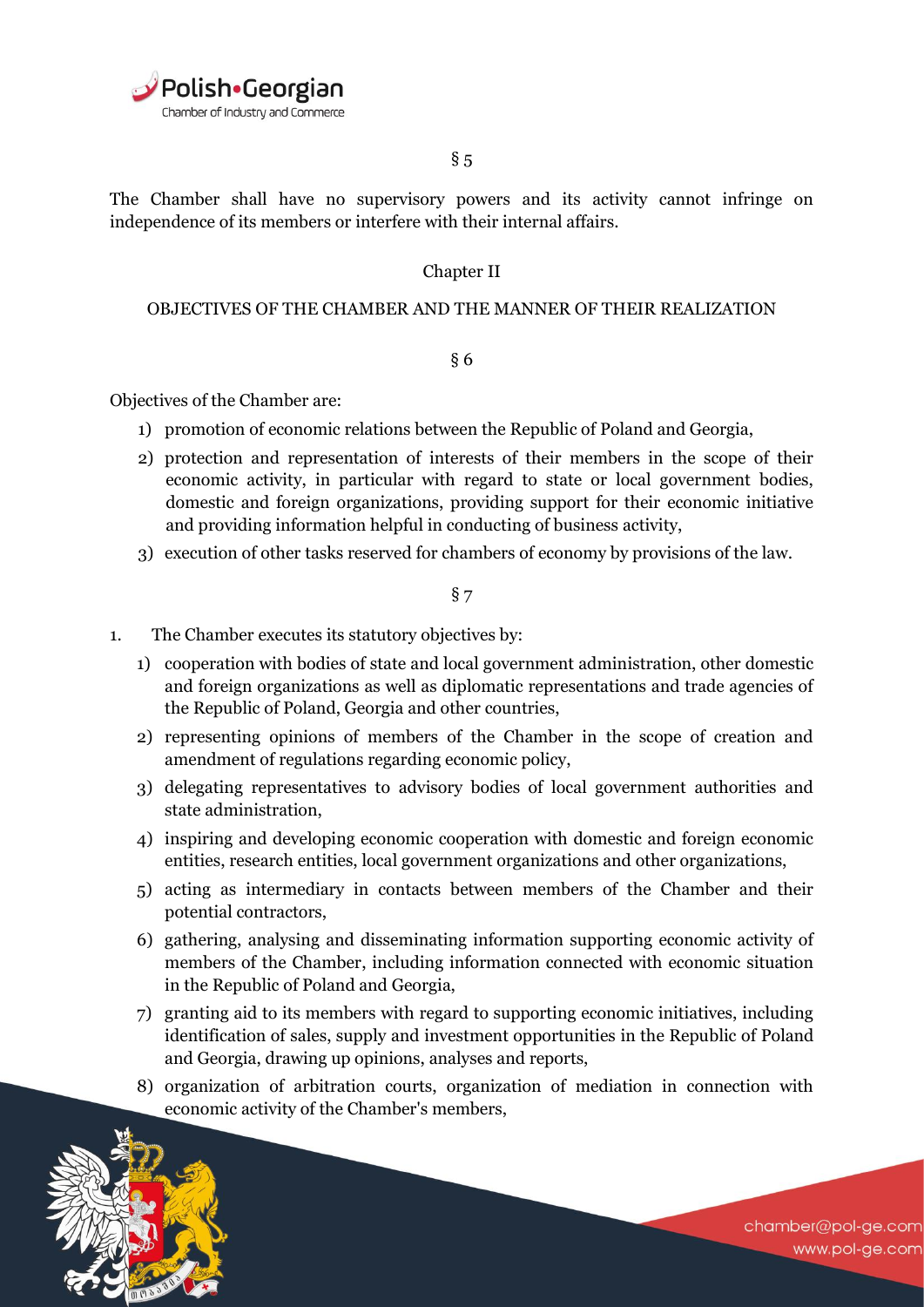

- 9) creating problem-solving committees, commissions, teams of experts and other collegial bodies,
- 10) organization and co-organization of domestic and foreign fairs and exhibitions as well as other promotional events,
- 11) issuing diplomas, certificates and documents,
- 12) conducting business activity in accordance with general principles,
- 13) obtaining, collecting and making use of funds within the scope of statutory activity of the Chamber.
- 2. The Chamber can also create permanent and temporary sections aimed at conducting associated activity compliant with and supporting statutory objectives of the Chamber, in particular local sections (branch offices), and the Management Board can create other advisory bodies supporting statutory objectives of the Chamber.
- 3. The Chamber conducts no political or world-view-related activity.

# Chapter III

## MEMBERS, THEIR RIGHTS AND OBLIGATIONS

## § 8

- 1. Any entity conducting business activity, legal or natural persons as well as partnerships of such persons having no legal personality, having their seat or place of residence in the Republic of Poland, Georgia or other country can become a member of the Chamber, if they meet at least one of the criteria defined below:
	- they are companies or partnerships with Polish or Georgian capital,
	- they are Polish or international entities conducting permanent business activity within the territory of the Republic of Poland or Georgia,
	- they have other economic interest connected with the Republic of Poland or Georgia or originate from the Republic of Poland or Georgia.
- 2. In exceptional circumstances the Management Board can refrain from the principles defined in section 1.
- 3. The Chamber's membership falls into the following categories:
	- 1) ordinary members,
	- 2) individual members who are natural persons conducting no business activity,
	- 3) honorary members.
- 4. In exercise of their statutory rights in the Chamber legal persons are represented by their representatives.
- 5. Natural persons exercise their rights and obligations in person or through a proxy whereas only a person having full capacity for acts in law can be a proxy.

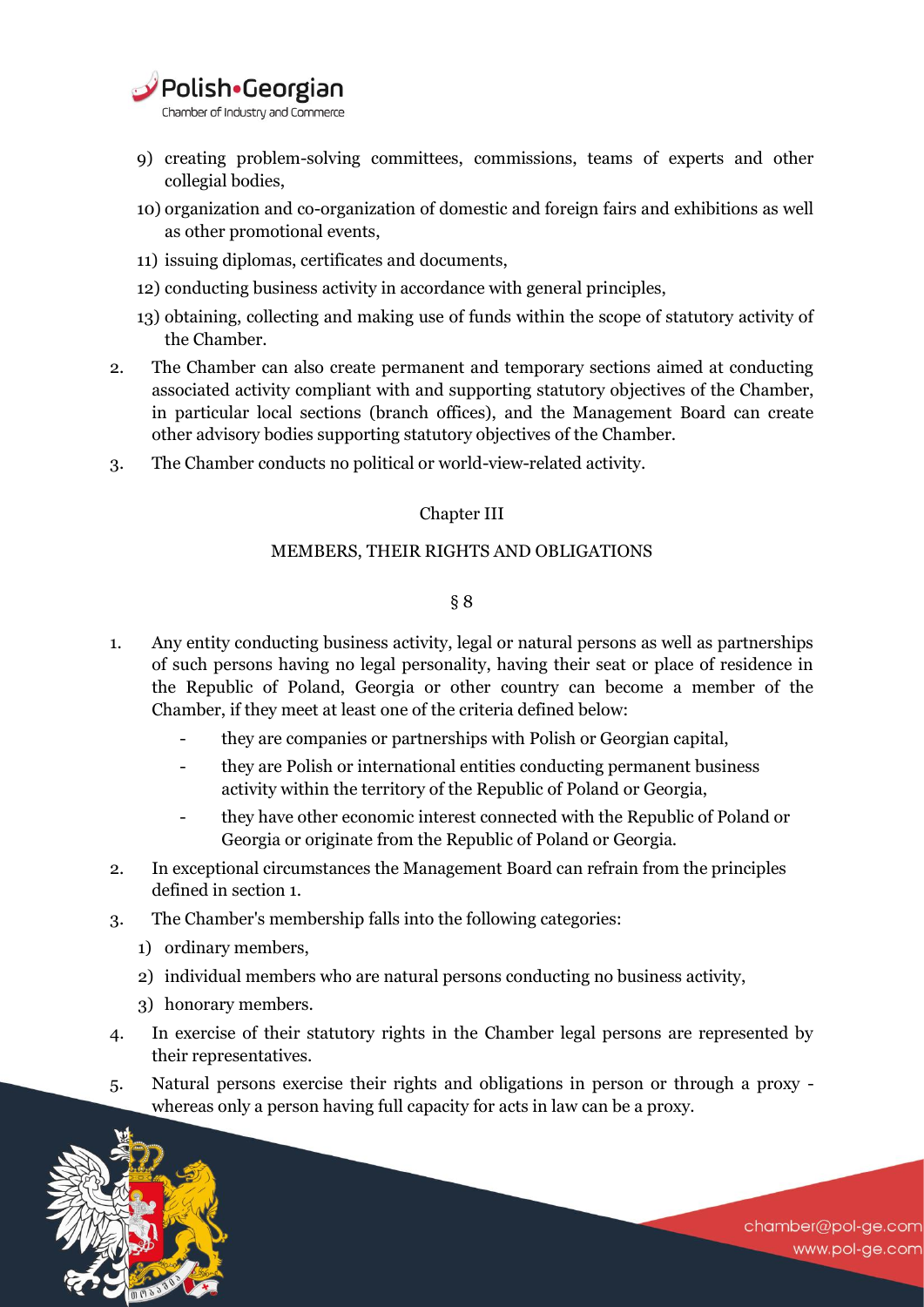

- 6. Members of the Chamber or their representatives can represent other members during works of the Chamber on the basis of powers of attorney determining the scope of representation.
- 7. Founders of the Chamber become its members at the time when the Chamber is entered into the register.
- 8. Acceptance of a member of the Chamber is based on resolution adopted by its Management Board as of the date of such resolution. Member's application form in the form of cooperation agreement specifying membership category shall be submitted with the Management Board to the address of the Chamber's Office or to e-mail address of the Chamber's Office. The application is examined at the nearest meeting of the Management Board.
- 9. If the applicant fails to meet the said statutory requirements, the Chamber's Management Board shall refuse to accept them as a member and notifies the applicant of its decision in writing along with instruction about their entitlement to appeal against this decision with the General Meeting of Members within 30 days from delivery date of resolution of the Management Board. The appeal shall be reviewed by the General Meeting of Members at its nearest meeting and the Meeting's decision is final. If the appeal is allowed, the date of acceptance of a new member shall be the date of resolution adopted by the General Meeting of Members.
- 10. The Chamber's Management Board can also award honorary membership to a natural person, especially to a person of merit for the Chamber's activity. Honorary membership can also be awarded to embassies, consulates and public organizations as well as non-profit organizations. Honorary member is accepted on the basis of a resolution of the Management Board.

- 1. Members of the Chamber are entitled to:
	- 1) vote for and be elected in elections to the Chamber's bodies,
	- 2) make use of services rendered by the Chamber and participate in all forms of its activity,
	- 3) submit motions pertaining to the Chamber's activity,
	- 4) participate in General Meetings of Members and meetings of other bodies of the Chamber, during which issues regarding them directly are being discussed,
	- 5) voting rights and right to be elected in elections to the Chamber's bodies,
	- 6) participate in works of the Chamber.
- 2. Members of the Chamber shall:
	- 1) follow the principles of professional ethics and standards of diligent conduct in their

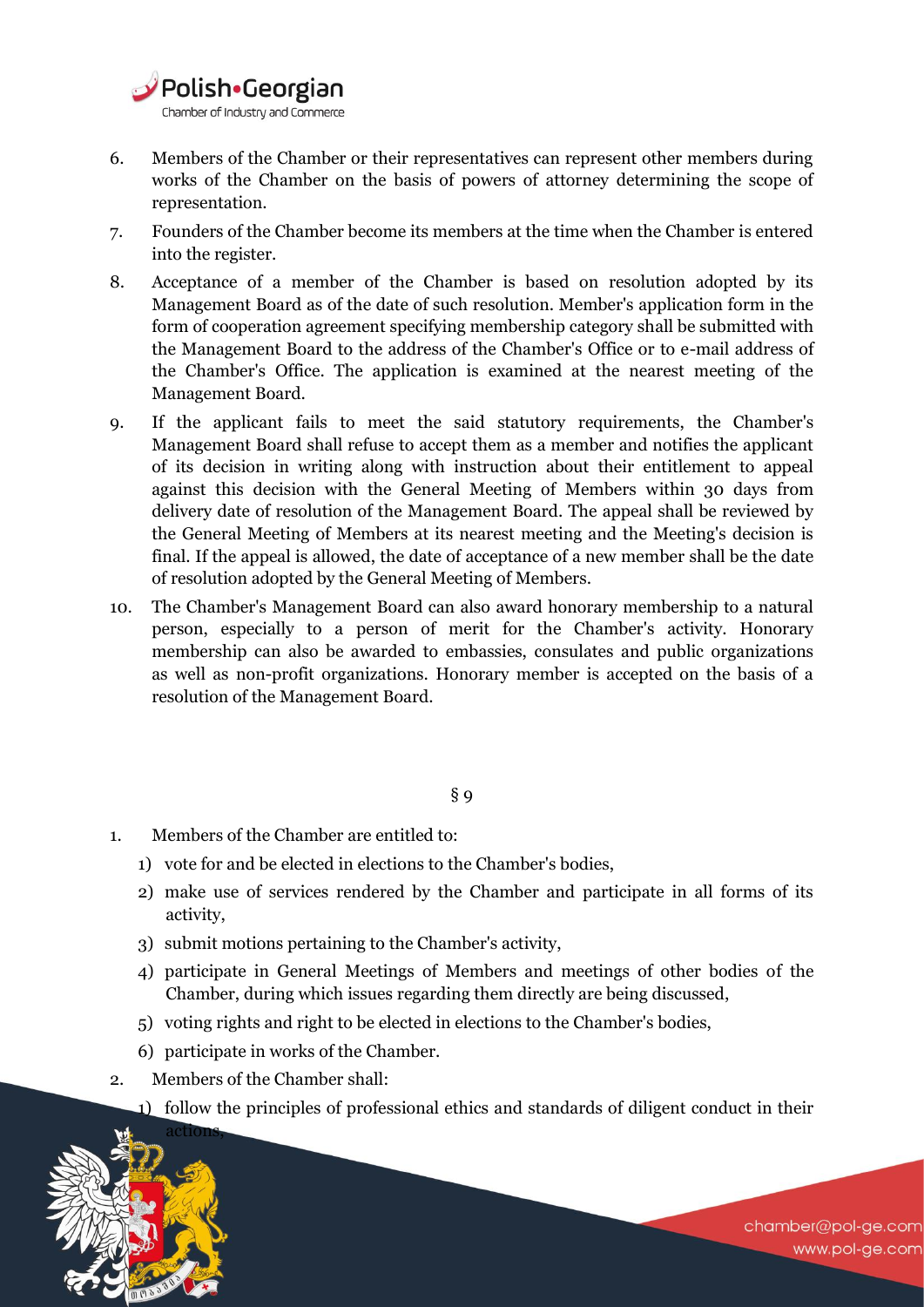

- 2) observe provisions of the Chamber's Statute as well as regulations and resolutions adopted by its bodies,
- 3) participate in execution of the Chamber's statutory objectives,
- 4) pay their membership fees regularly,
- 5) take care of the Chamber's reputation.
- 3. Honorary members enjoy the rights of the Chamber's members, with the exception of voting rights and right to be elected in elections to the Chamber's bodies, and shall comply with obligations of the Chamber's members, with the exception of payment of membership fees.
- 4. Honorary members enjoy the rights of the Chamber's members, with the exception of voting rights and right to be elected in elections to the Chamber's bodies, and shall comply with obligations of the Chamber's members, with the exception of payment of membership fees.

- 1. The amount of membership fee is defined by the General Meeting of Members upon request of the Management Board. The General Meeting of Members can determine several amounts of membership fees, depending on membership category and the size of enterprise run by a particular member. The amount of membership fee is applicable from the day specified in a resolution adopted by the General Meeting of Members.
- 2. Membership fee shall be paid in advance, on a one-off basis, calculated from the date of accession to the Chamber, within 30 days from issue date of the invoice and acceptance of one's membership in the Chamber. Fees for subsequent years shall be paid within 30 days from one's membership anniversary, which shall be understood as the moment of acceptance of one's membership in the Chamber ("Membership Anniversary"), unless the Management Board decides otherwise.
- 3. Failure to terminate one's membership one month before Membership Anniversary at the latest shall be understood as implied consent for membership in the Chamber for the period of subsequent 12 months, which entitles the Chamber to issue an invoice for that period and recover debts resulting from such an invoice.
- 4. The Chamber membership shall be suspended as a result of failure to pay membership fee within payment period defined on the invoice, 2 months from its issue date at the latest. Suspension of the Chamber's member rights due to reasons defined hereinabove does not require any additional actions of the Chamber's bodies. In case of doubt, suspension of the Chamber's member rights means suspension of all rights resulting from the Chamber's Statute. Chamber membership shall be reinstated within 7 working days from the moment when membership fee is credited to the Chamber's bank account and the provisions of this Statute are met.

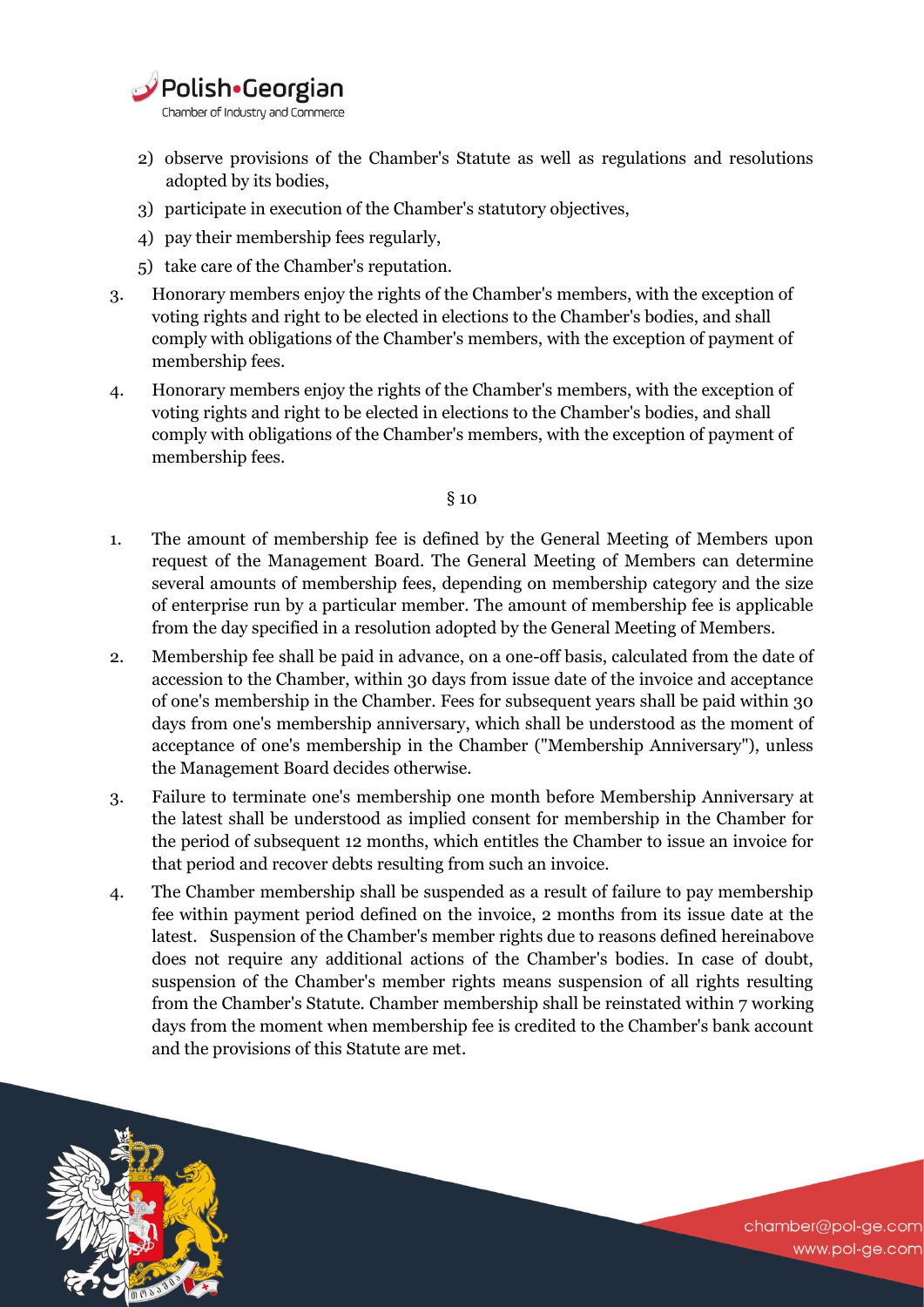

- 1. Chamber membership shall be discontinued due to the following:
	- 1) leaving the Chamber on the day specified by the member in a written statement on leaving the Chamber delivered to the Management Board by registered letter or via electronic mail to official e-mail address of the Chamber, provided that all amounts payable to the Chamber have been paid,
	- 2) deletion from the list of members due to death or loss of statutory qualifications for membership, in particular due to liquidation or discontinuance of business,
	- 3) exclusion from the Chamber due to at least one of the reasons specified below:
		- non-observance of provisions of the Statute by the member, including failure to pay membership fees within time limits defined in § 10, section 2,-
		- non-observance of contractual provisions defined in the application form,
		- conducting activity being at variance with the Chamber's reputation.
- 2. Deletion and exclusion of the Chamber's member takes place on the basis of resolution adopted by the Management Board. In order to be valid the resolution requires cooperation of the President of Management Board with at least one other member of the Management Board, in case of collective Management Board. Until explanatory proceedings are completed and proper resolution is adopted, the Management Board can suspend the Chamber's member in their rights in accordance with the principles defined in sentence 2.
- 3. The member who has been deleted from the list or excluded can submit an appeal with the General Meeting within 30 days from delivery date of resolution of the Management Board. Deletion or exclusion does not exempt the member from the obligation to pay membership fee for the full year of the Chamber's membership during which resolution on deletion or exclusion was adopted.

# Chapter IV

# BODIES OF THE CHAMBER

## GENERAL PROVISIONS

§ 12

Bodies of the Chamber are:

- 1. General Meeting of Members,
- 2. Management Board of the Chamber (hereinafter referred to as the "Management Board"),

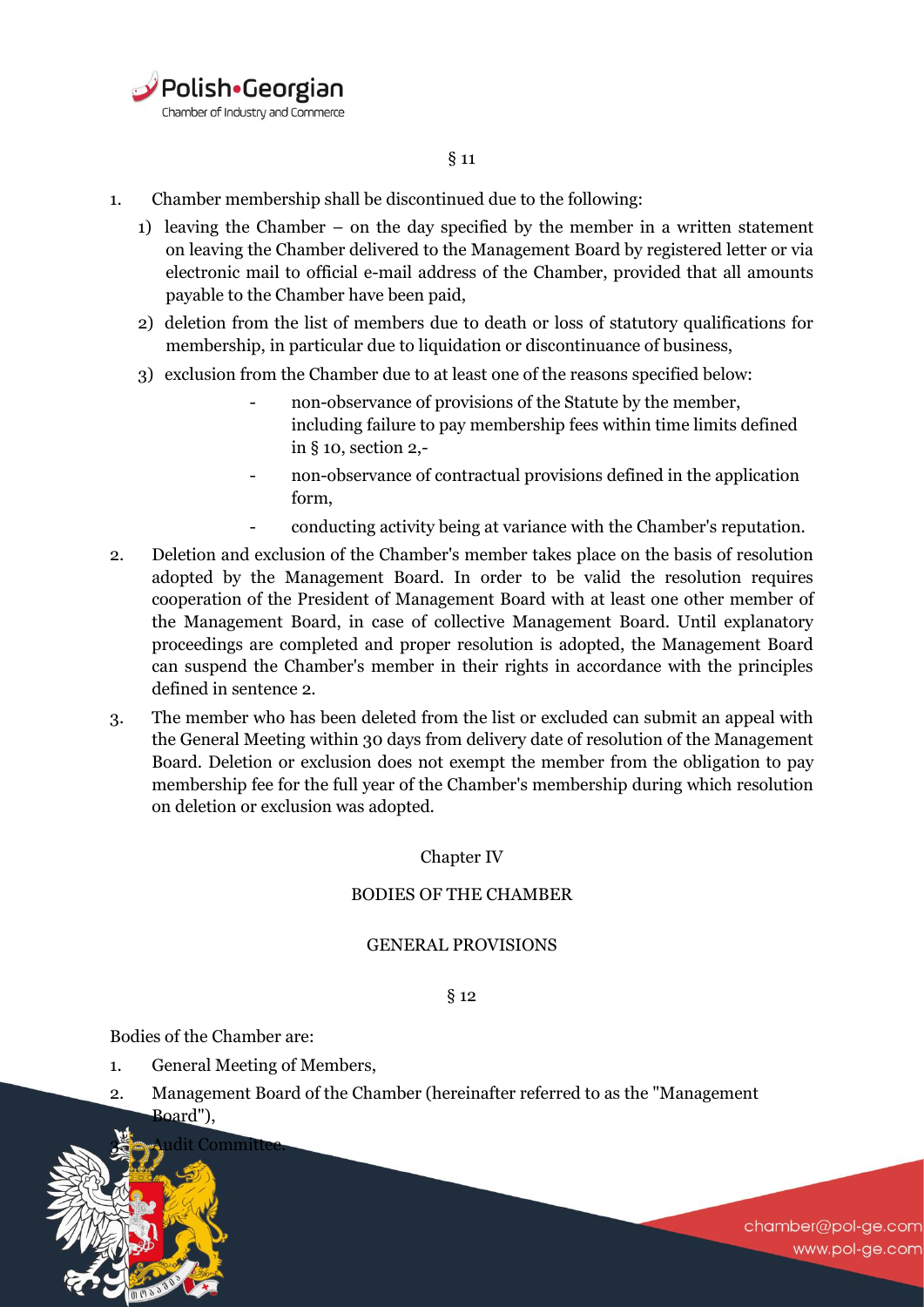

#### GENERAL MEETING OF MEMBERS

# § 13

- 1. General Meeting of Members is the supreme body of the Chamber.
- 2. General Meeting of Members can act as ordinary and extraordinary meeting.

#### $§14$

- 1. Ordinary General Meeting of Members shall be convened by the Management Board annually and shall be held during the first quarter of each calendar year.
- 2. The Management Board shall notify all members about the date, place and agenda of the General Meeting of Members by registered letter or e-mail within 21 days before the date of such General Meeting at the latest. Such notification can be sent by e-mail to the address specified by a member, unless such a member requests in writing for delivery of notification by registered letter. The notification shall be attached with documents to be discussed (according to the agenda) at the Meeting or information stating where and when such documents shall be available for members of the Chamber.

# $§$  15

- 1. Extraordinary General Meeting of Members shall be convened by the Management Board at its own initiative or upon request of at least 1/3 members of the Chamber. Members who request convening of the Extraordinary General Meeting of Members must specify issues to be discussed at the Meeting. Provisions of § 14, section 2 shall apply respectively.
- 2. The Extraordinary General Meeting of Members shall be held not later than within 6 weeks from the date of request for its convening.

## § 16

Powers of the General Meeting of Members include the following:

- 1) approval of the agenda for the Meeting and adopting regulations for deliberations of the General Meeting of Members,
- 2) adopting programmes for the Chamber's activity,
- 3) appointment of members of the Management Board when term of office of a current Management Board ends or a vacancy in the Management Board needs to be filled as well as recalling members of the Management Board from their position,
- 4) reviewing reports on activities of the Management Board, adopting resolutions on issues submitted by the Management Board, approving regulations of the Management Board,

chamber@pol-ge.com

www.pol-ge.com

approving financial reports of the Chamber,

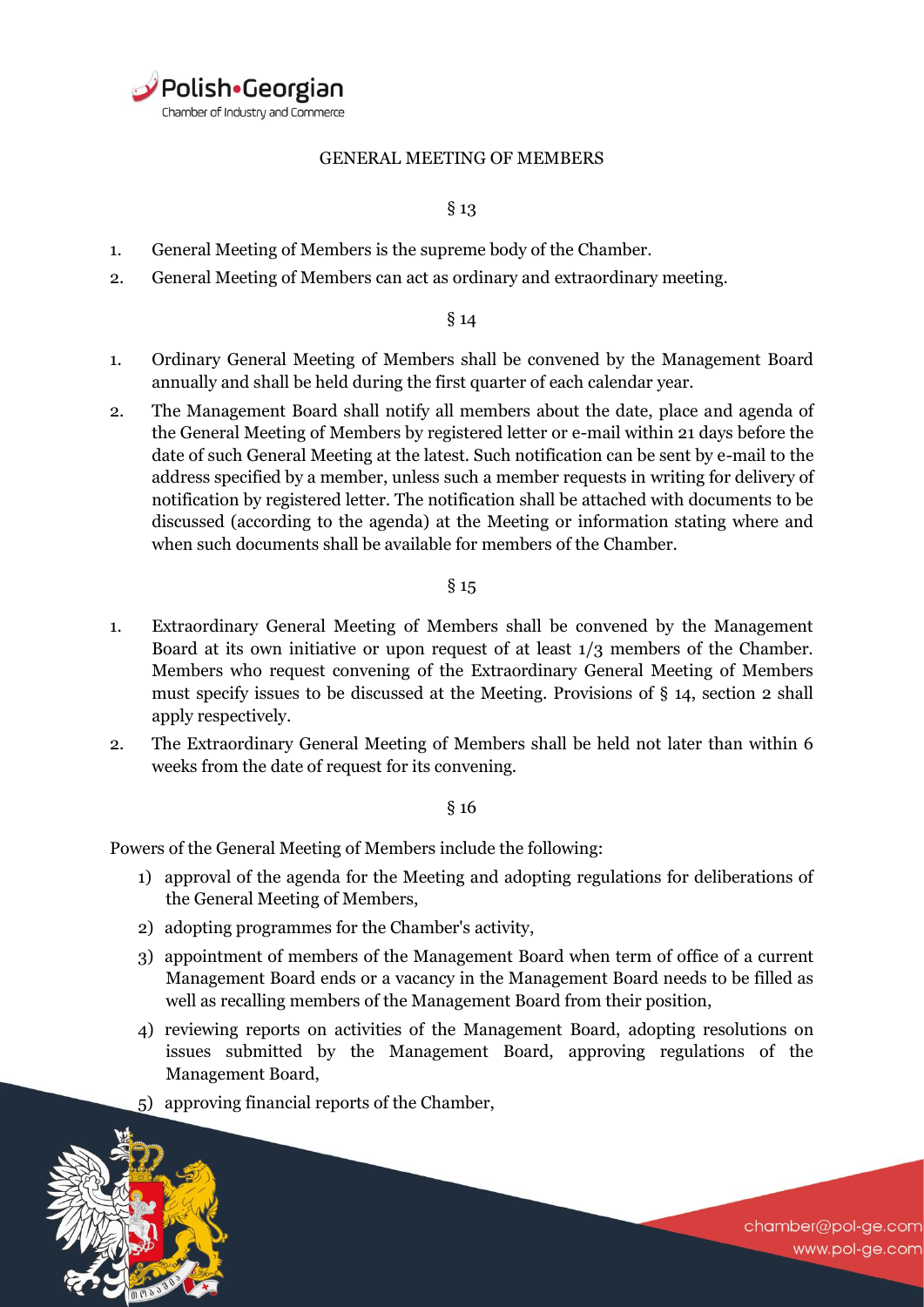

- 6) appointment of members of the Audit Committee when term of office of a current Audit Committee ends or a vacancy in the Audit Committee needs to be filled as well as recalling members of the Audit Committee from their position,
- 7) adopting resolutions on granting the vote of acceptance to the Management Board,
- 8) reviewing appeals against decisions of the Management Board on deletion from the list of members or exclusion from the Chamber and refusal to accept an applicant as a member,
- 9) suspending in the rights of members of the Management Board,
- 10) appointment of President of the Management Board in the circumstances defined in § 19, section 7, sentence 2,
- 11) adopting the Statute and its amendments,
- 12) adopting organizational structure of the Chamber and other regulations determining activity of the Chamber, as well as making changes thereto,
- 13) voting on budget of the Chamber for a calendar year upon request of the Management Board,-
- 14) adopting resolutions on dissolution of the Chamber,
- 15) appointment of the Liquidation Committee,
- 16) adopting resolutions on detailed allocation and distribution of the Chamber's property at the time of its dissolution,
- 17) adopting resolutions on coverage of the Chamber's costs which exceed its income,
- 18) adopting resolutions on conducting business activity by the Chamber,
- 19) determining the amount of membership fee upon request of the Management Board,
- 20)adopting resolutions on other issues within the scope of competencies of the General Meeting in accordance with this Statute.

- 1. Ordinary and Extraordinary General Meeting of Shareholders is competent to adopt resolutions on issues included in the agenda, irrespective of the number of members of the Chamber or their proxies.
- 2. Resolutions on issues not included in the agenda can be adopted only when General Meeting of Members is attended by all members of the Chamber or their proxies and they consent for change of the agenda unanimously.
- 3. Resolutions of General Meeting of Members are adopted by ordinary majority of votes. Qualified majority of 2/3 votes applies for resolutions of General Meeting of Members resulting from the scope of competence defined in § 16, points 3, 6, 10, 11 and 14.

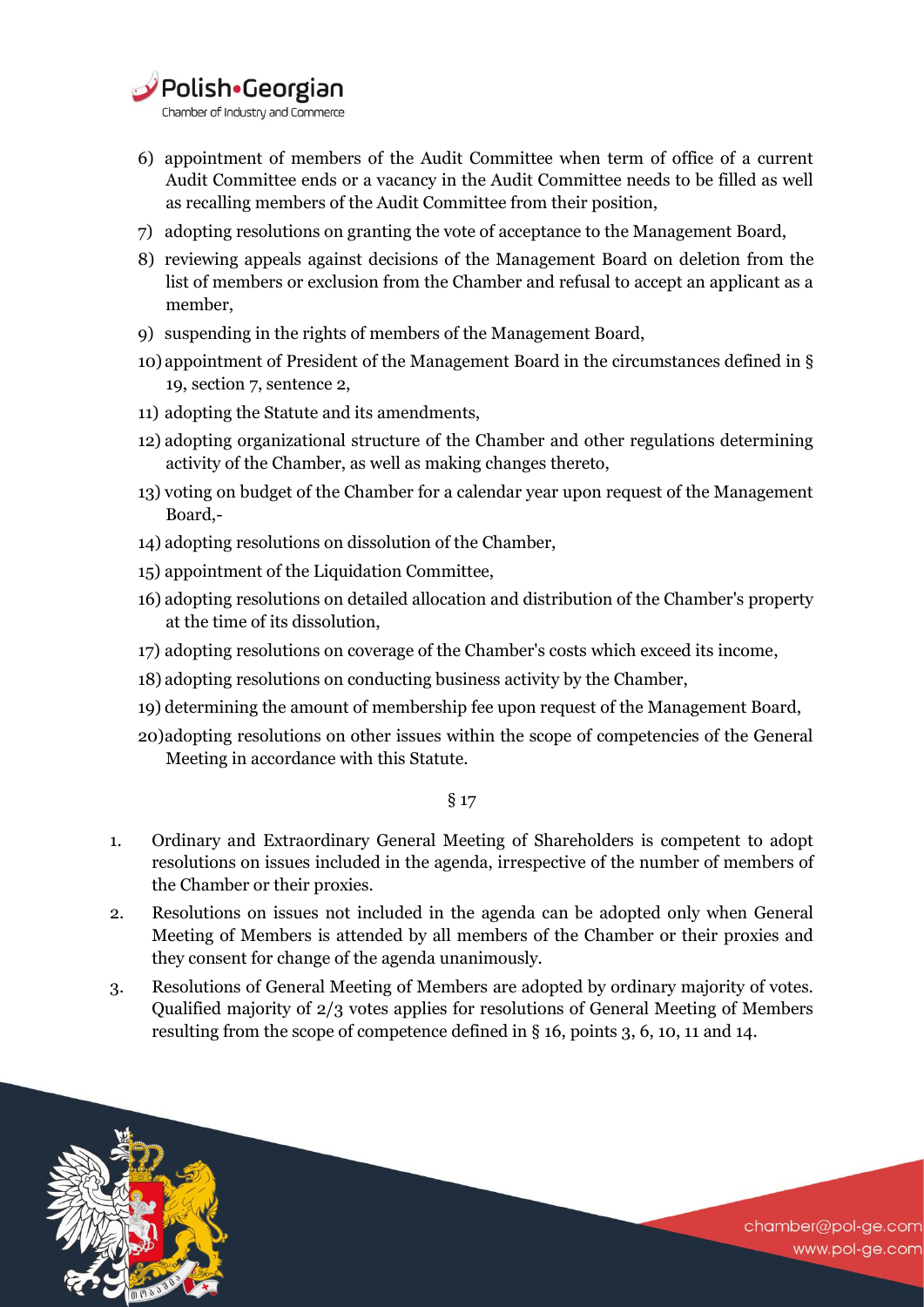

## MANAGEMENT BOARD OF THE CHAMBER

# § 18

The Management Board is the executive body of the Chamber managing its current activity.

 $§$  19

- 1. The Management Board can be sole or collective but the number of its members cannot exceed 3 persons.
- 2. The first Management Board shall include:
	- Stanisław Raźniewski President of the Management Board,
	- Marcin Rutowicz member of the Management Board acting as Vice-President of the Management Board.
- 3. Persons named in section 2 take up their positions on the day of registration of the Chamber.
- 4. Term of office of the Management Board shall last 5 years. Term of office of every Management Board, with exclusion of the Management Board defined in section 2 shall start on the day specified in resolution on approval of composition of the Management Board by Ordinary General Meeting of Members. Term of office of previous members of the Management Board shall expire on the day preceding the date specified in the resolution referred to in sentence 2.
- 5. In case of termination of tenure of office of a single member of the Management Board during its period due to his/her death, retiring, termination of membership in the Chamber, expiration of entitlement to represent a member of the Chamber, deposition by the General Meeting of Members or for other reasons, he/she is replaced by a person elected by the nearest General Meeting of Members, if request for such an election is submitted by the Management Board.
- 6. In case of termination of tenure of office of all members of the Management Board, the right to convene Extraordinary General Meeting of Members to appoint a new Management Board shall be vested with each member of the Chamber through the Chamber's Office.
- 7. If during his/her term of office President of the Management Board loses their mandate for holding the position due to reasons defined in section 5, the Management Board shall appoint unanimously a new President to be holding the position until the end of the current term of office. If unanimous adoption of a resolution by the Management Board is not possible, members of the Management Board shall convene General Meeting of Members not later than 2 months from the date of loss of the mandate by the last President of the Management Board to appoint a new President of the Management Board from among current members of the Management Board.

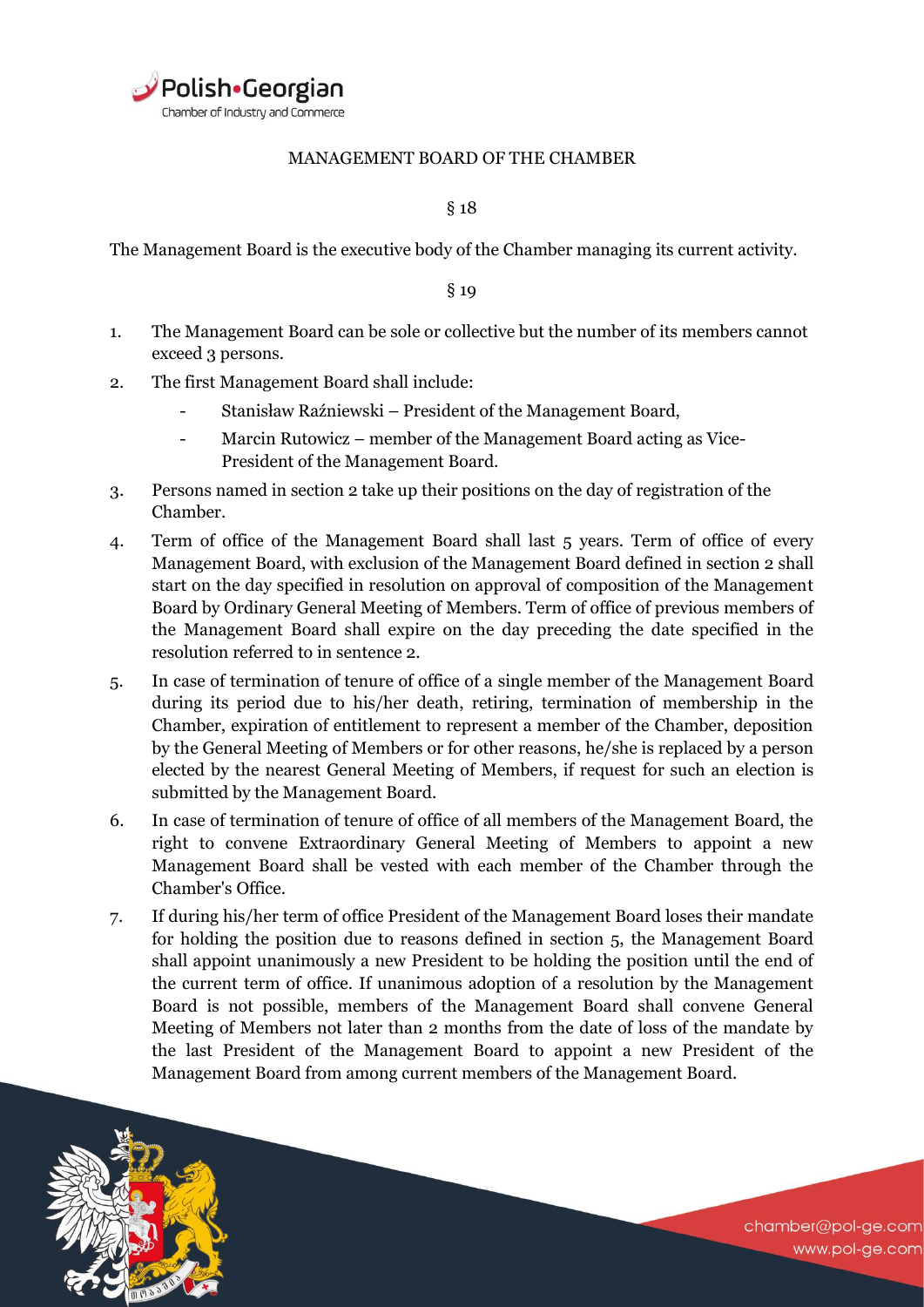

- 1. Meetings of the Management Board are held at least once a month. Moreover, a meeting can be convened at any time if required by the Chamber's needs.
- 2. Meetings of the Management Board are convened and chaired by President of the Management Board.
- 3. Resolutions of the Management Board are valid when adopted by simple majority of votes with at least half of all members being present. In case of equal number of votes, President of the Management Board shall have the casting vote, and if the President is absent, Vice-president of the Management Board shall have the casting vote. The Management Board can also adopt resolutions in writing or via e-mail, without holding a meeting, if all members of the Management Board are informed about resolution to be adopted and its contents in advance of at least seven days.
- 4. Persons other than members of the Management Board can be invited to its meetings without the right to vote.
- 5. The Management Board shall notify a member of the Chamber about the date of the meeting during which his issue is to be discussed.

§ 21

Powers of the Management Board include:

- 1) execution of resolutions of the General Meeting of Members,
- 2) accepting, deleting or excluding members of the Chamber,
- 3) managing current affairs of the Chamber,
- 4) representing the Chamber in its external contacts,
- 5) appointing and dismissing Director of the Chamber's Office; supervision over activity of the Office shall be performed by President of the Management Board,
- 6) reviewing complaints and requests connected with the Chamber's activity,
- 7) adopting resolutions on establishment, suspension of activity and dissolution of sections

and branches referred to in § 7, section 2 and supervision over their activity,

- 8) adopting resolutions on creation of organizations referred to in § 2, section 3 of the Statute or joining them,
- 9) defining principles of financing of the Chamber's activity, creating earmarked funds and their regulations,
- 10) drawing up draft budgets of the Chamber, submitting them to the General Meeting of Members as well as amending budgets during financial year if required by the Chamber's needs,

chamber@pol-ge.com

www.pol-ge.com

- 11) submitting request defined in § 19, section 5 *in fine*,
	- submitting request defined in § 16, section 19,

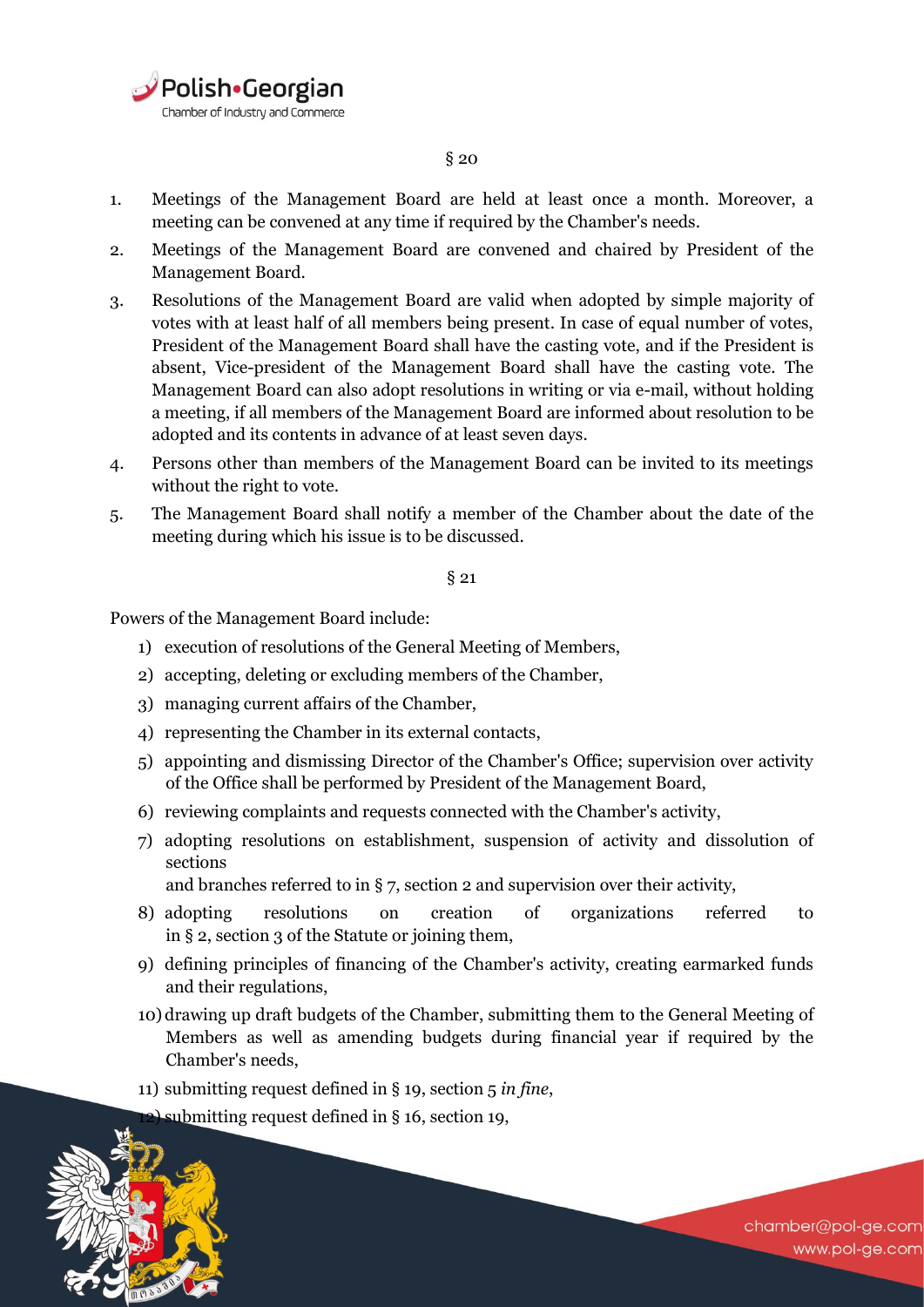

13) adopting resolutions regarding all issues defined within the scope of powers of the Management Board in the Statute or not reserved as the powers of the General Meeting of Members.

# AUDIT COMMITTEE

### $§ 22$

The Audit Committee is the supervisory body of the Chamber.

# $§$  23

- 1. The Audit Committee shall consist of ... persons.
- 2. The first Audit Committee shall include:

the Audit Committe

- Zbigniew Kopciowski Chairman of the Audit Committee,
- Krzysztof Strzelbicki member of the Audit Committee acting as Vice-Chairman of the Audit Committee,
- Revaz Tsirekidze member of the Audit Committee,
- 3. Persons named in section 2 take up their positions on the day of registration of the Chamber.
- 4. Term of office of the Audit Committee shall be 4 years. Term of office of every Audit Committee, with exclusion of the Audit Committee defined in section 2 shall start on the day specified in resolution on approval of composition of the Audit Committee by Ordinary General Meeting of Members. Term of office of previous members of the Audit Committee shall expire on the day preceding the date specified in the resolution referred to in sentence 2.
- 5. Upon approval of new composition of the Audit Committee, the Committee appoints its Chairman and Vice-Chairman from among its members.
- 6. In case of termination of tenure of office of a single member of the Audit Committee during its period due to his/her death, retiring, termination of membership in the Chamber, expiration of entitlement to represent a member of the Chamber, deposition by the General Meeting of Members or for other reasons, he/she is replaced by a person elected by the nearest General Meeting of Members.
- 7. In case of termination of tenure of office of all members of the Audit Committee, the right to convene Extraordinary General Meeting of Members to appoint members of a new Audit Committee shall be vested with the Management Board as well as each member of the Chamber through the Chamber's Office.
- 8. If during his/her term of office Chairman of the Audit Committee loses their mandate for holding the position due to reasons defined in section 6, the Audit Committee shall ppoint a new Chairman from among its members, upon supplementing the nittee's composition, to be holding the position until the end of the current term of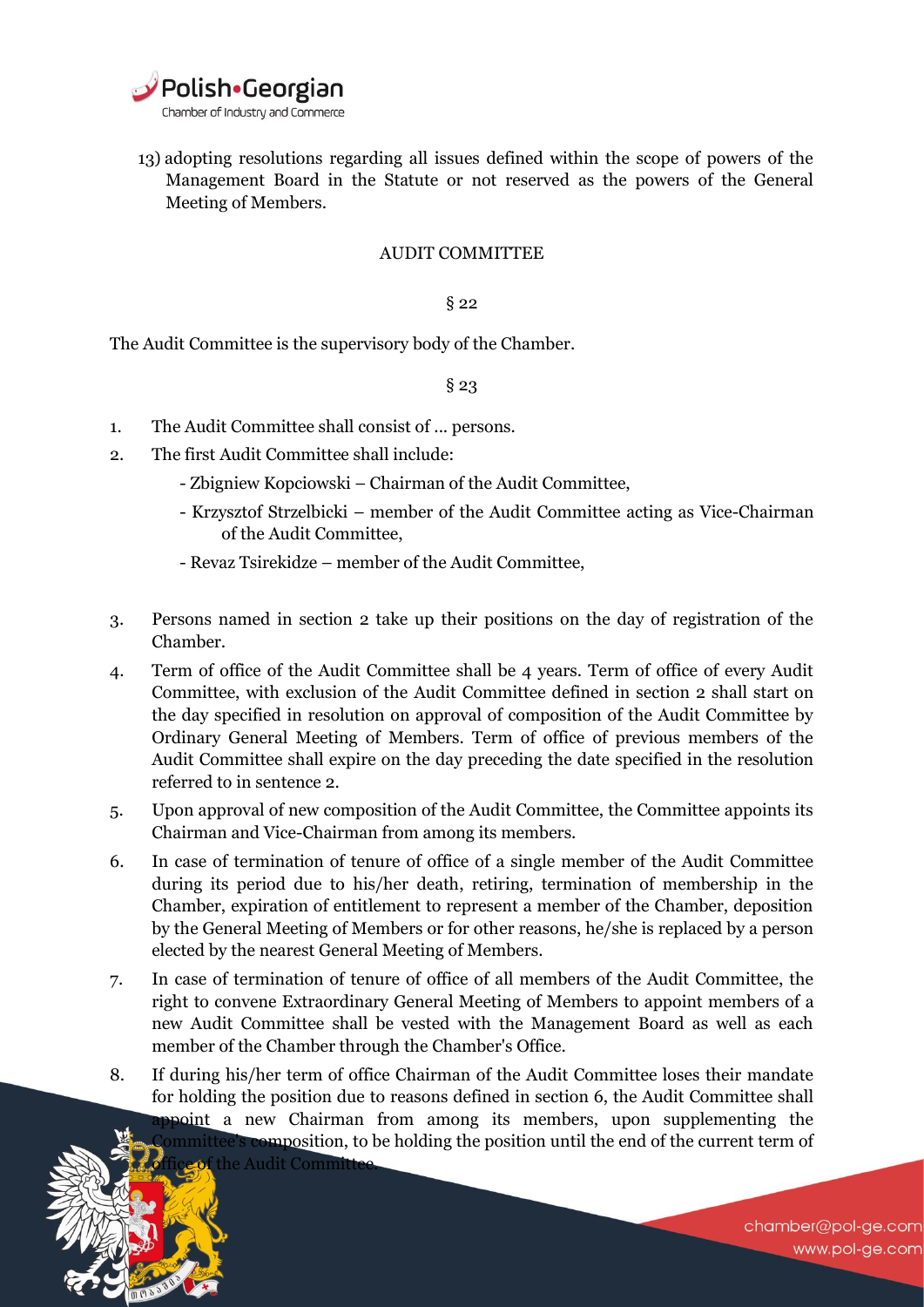

 Vice-Chairman of the Audit Committee shall be acting Chairman of the Audit Committee until the new Chairman of the Audit Committee is elected.

#### $§24$

- 1. Meetings of the Audit Committee are convened when required by the Chamber's needs.
- 2. Meetings of the Audit Committee are convened and chaired by the Chairman of the Audit Committee.
- 3. Resolutions of the Audit Committee are valid when adopted by simple majority of votes with at least half of all members being present. In case of equal number of votes, Chairman of the Audit Committee shall have the casting vote, and if the Chairman is absent, Vice-Chairman of the Audit Committee shall have the casting vote. The Audit Committee can also adopt resolutions in writing or via e-mail, without holding a meeting, if all members of the Audit Committee are informed about resolution to be adopted and its contents in advance of at least seven days.

#### $§25$

Powers of the Audit Committee include the following:

- 1) performing current and annual control of the Chamber's activity in its entirety, especially with regard to its financial activity,
- 2) examination of accounting documentation and compliance of expenses with the Chamber's budget,
- 3) submitting conclusions and observations pertaining to current activity of the Chamber with the General Meeting of Members,
- 4) submitting reports from its activity along with requests for granting the vote of acceptance to the Management Board with the General Meeting of Members,
- 5) election of the Chairman and Vice-Chairman of the Audit Committee from among its members,
- 6) adopting resolutions on all issues falling within the powers of the Audit Committee.

## Chapter V

#### THE CHAMBER'S OFFICE

#### § 26

- 1. Administrative services in the scope of the Chamber's statutory objectives shall be rendered by the Chamber's Office.
- 2. The Director manages activity of the Office. The Director cannot be a member of the Chamber or a representative of such a member.

Director is directly responsible to President of the Management Board.

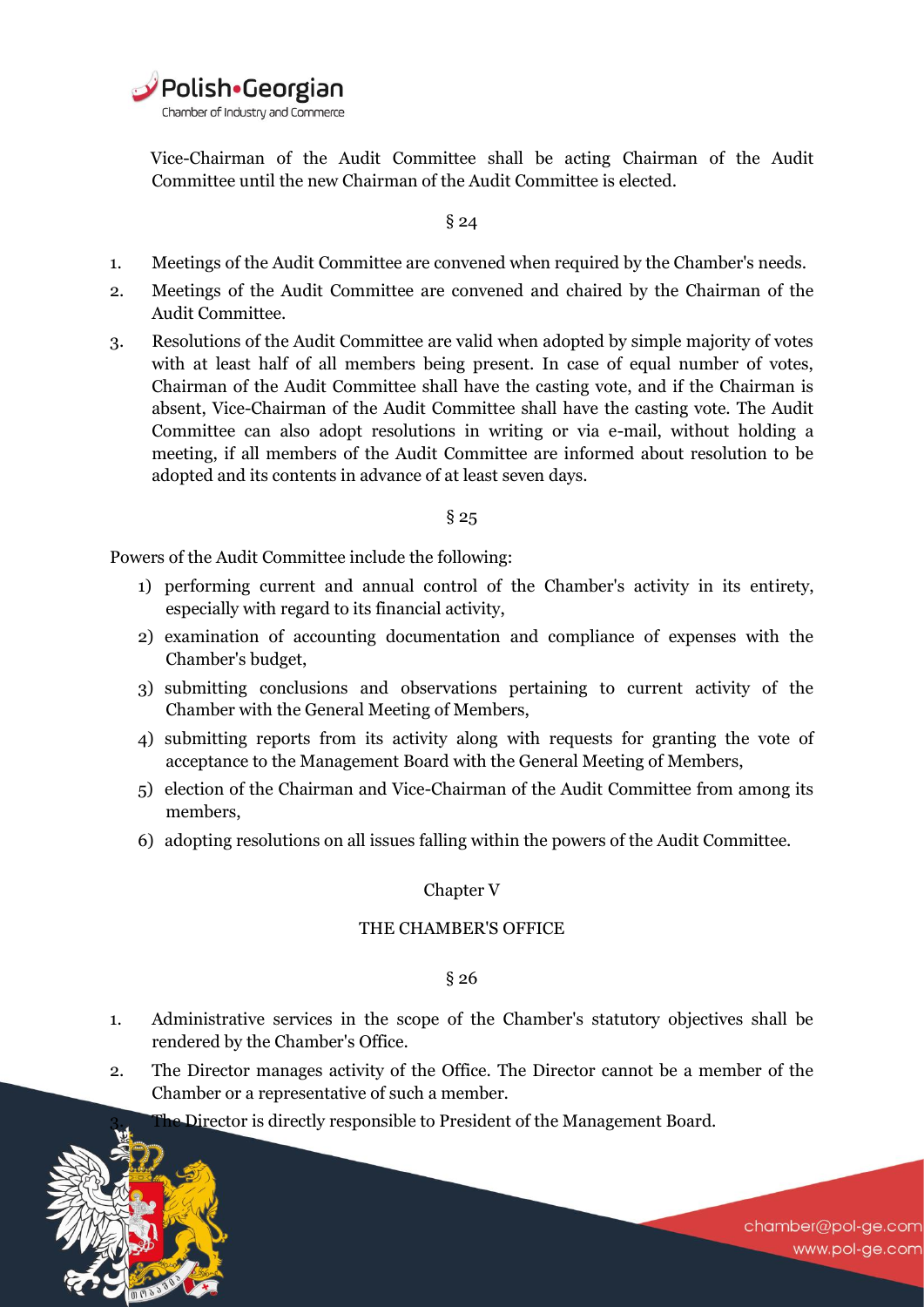

The Chamber's Office provides technical service for meetings of all statutory bodies of the Chamber.

# Chapter IV

# ASSETS OF THE CHAMBER, BUSINESS ACTIVITY, LIABILITY

## § 28

- 1. Assets of the Chamber include movables, real property, funds, property rights and proceeds from the Chamber's income.
- 2. The Chamber's income includes:
	- 1) proceeds from membership fees,
	- 2) proceeds from own business activity,
	- 3) income from the Chamber's assets,
	- 4) subsidies, donations, heritages and bequests from persons or institutions.
- 3. The Chamber can create the following funds:
	- 1) statutory fund,
	- 2) other earmarked funds created on the basis of regulations on financial activity and resolutions of the Chamber's bodies.
- 4. Costs of the Chamber's activity shall be covered from the proceeds defined in point 2.
- 5. Income from the Chamber's business activity shall be used for execution of statutory objectives and cannot be allocated for distribution among its members.
- 6. The Chamber's financial year shall be the calendar year.
- 7. Members of the Chamber shall have no right to the Chamber's assets.
- 8. The Chamber can conduct its own business activity in the following areas:
	- 1) 68.10.Z Buying and selling of own real estate,
	- 2) 68.20.Z Rental and operating of own or leased real estate,
	- 3) 68.31.Z Real estate agencies,
	- 4) 68.32.Z Management of real estate on a fee or contract basis,
	- 5) 63.99.Z Other information service activities not elsewhere classified,
	- 6) 66.11.Z Administration of financial markets,
	- 7) 66.19.Z Other activities auxiliary to financial services, except insurance and pension funding,
	- 8) 66.21.Z Risk and damage evaluation,

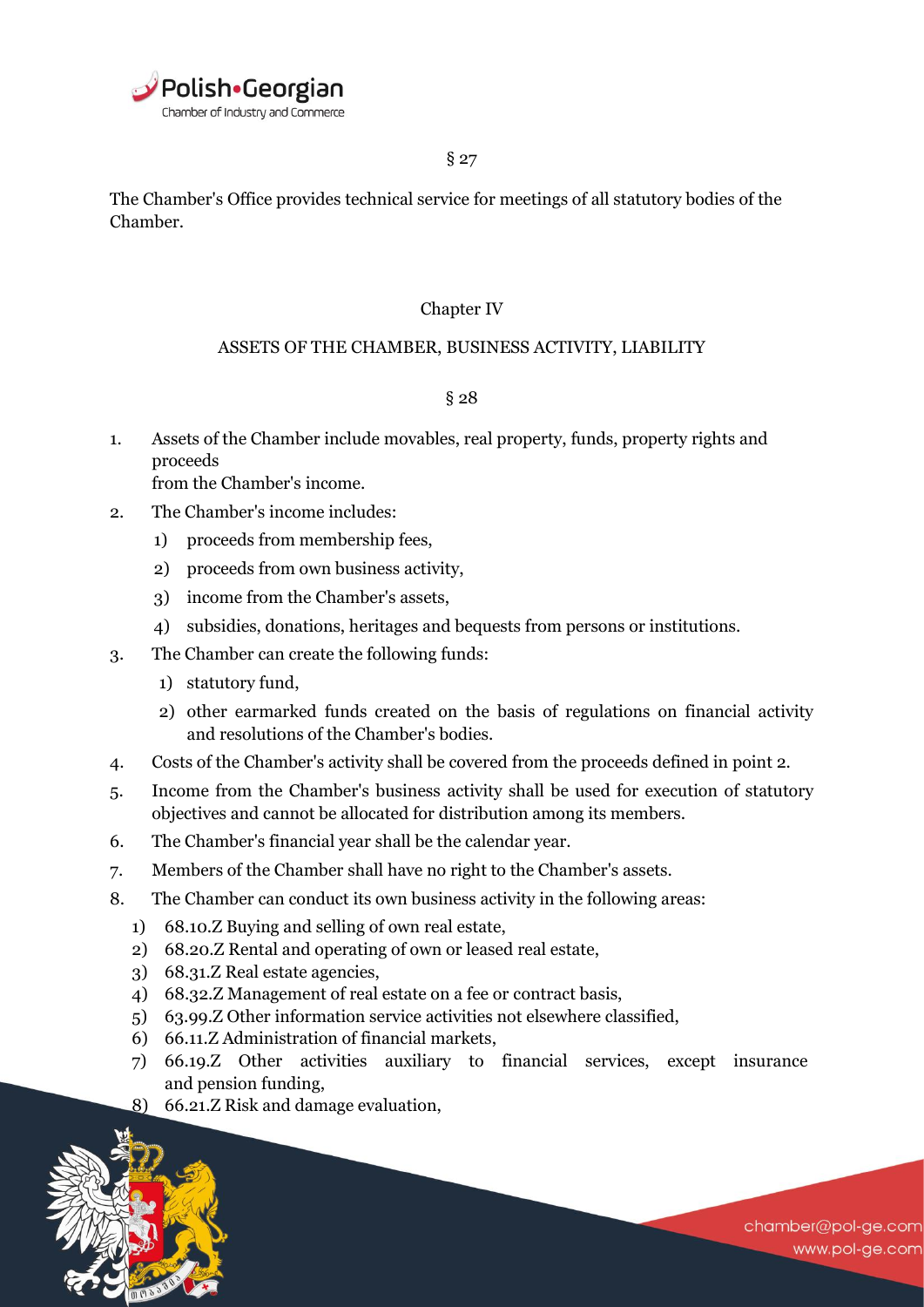

9) 66.29.Z Other activities auxiliary to insurance and pension funding,

- 10) 66.30.Z Fund management activities,
- 11) 70.21.Z Public relations and communication activities,
- 12) 70.22.Z Business and other management consultancy activities,
- 13) 72.19.Z Other research and experimental development on natural sciences and engineering,
- 14) 74.10.Z Specialised design activities,
- 15) 58.11.Z Book publishing,
- 16) 58.14.Z Publishing of journals and periodicals,
- 17) 58.19.Z Other publishing activities,
- 18) 58.29.Z Other software publishing,
- 19) 62.01.Z Computer programming activities,
- 20) 62.02.Z Computer consultancy activities,
- 21) 62.03.Z Computer facilities management activities,
- 22) 62.09.Z Other information technology and computer service activities,
- 23) 63.11.Z Data processing, hosting and related activities,
- 24) 63.12.Z Web portals,
- 25) 63.91.Z News agency activities,
- 26) 71.11.Z Architectural activities,
- 27) 71.12.Z Engineering activities and related technical consultancy,
- 28) 72.11.Z Research and experimental development on biotechnology,
- 29) 72.20.Z Research and experimental development on social sciences and humanities,
- 30) 73.11.Z Advertising agencies activities,
- 31) 73.12.A Intermediation in the sale of time and place on advertising aims in the radio and television,
- 32) 73.12.B Intermediation in the sale of the place on advertising aims in printed media,
- 33) 73.12.C Intermediation in the sale of the place on advertising aims in electronic media (Internet),
- 34) 73.12.D Intermediation in the sale of the place on advertising aims in other media,
- 35) 73.20.Z Market research and public opinion polling,
- 36) 74.20.Z Photographic activities,
- 37) 74.30.Z Translation and interpretation activities,
- 38) 74.90.Z Other professional, scientific and technical activities not elsewhere classified,
- 39) 77.40.Z Leasing of intellectual property and similar products, except copyrighted works,
- 40) 82.11.Z Office administrative service activities,
- 41) 82.19.Z Photocopying, document preparation and other specialised office support activities,

chamber@pol-ge.com

www.pol-ge.com

- 42) 86.90.E Other human health activities not elsewhere classified,
- 43) 90.03.Z Artistic and literary creation activities,
- 9. The Chamber is liable for incurred obligations only up to the value of its assets.